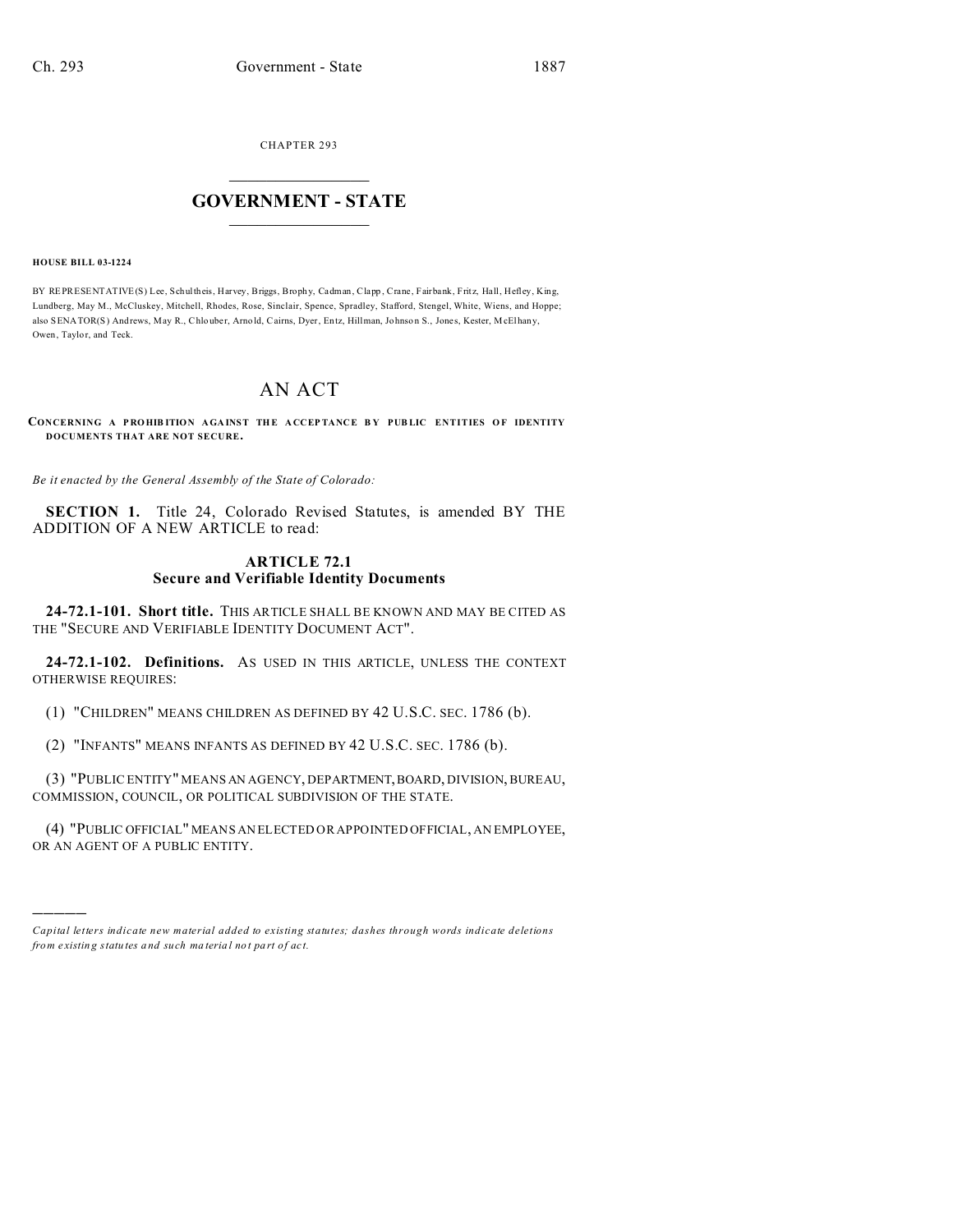(5) "SECURE AND VERIFIABLE DOCUMENT" MEANS A DOCUMENT ISSUED BY A STATE OR FEDERAL JURISDICTION OR RECOGNIZED BY THE UNITED STATES GOVERNMENT AND THAT IS VERIFIABLE BY FEDERAL OR STATE LAW ENFORCEMENT, INTELLIGENCE, OR HOMELAND SECURITY AGENCIES.

**24-72.1-103. Identity documents - verifiable.** (1) A PUBLIC ENTITY THAT PROVIDES SERVICES SHALL NOT ACCEPT, RELY UPON, OR UTILIZE AN IDENTIFICATION DOCUMENT TO PROVIDE SERVICES UNLESS IT IS A SECURE AND VERIFIABLE DOCUMENT.

(2) A PUBLIC ENTITY THAT IS ISSUING AN IDENTIFICATION CARD, LICENSE, PERMIT, OR OFFICIAL DOCUMENT SHALL NOT AUTHORIZE ACCEPTANCE OF AN IDENTIFICATION DOCUMENT, NOR SHALL A PUBLIC OFFICIAL ACTING IN AN OFFICIAL CAPACITY ACCEPT AN IDENTIFICATION DOCUMENT BEFORE ISSUING SUCH DOCUMENTS, UNLESS SUCH IDENTIFICATION DOCUMENT IS A SECURE AND VERIFIABLE DOCUMENT.

**24-72.1-104. Records.** INFORMATION GATHERED PURSUANT TO SECTION 24-72.1-105 (2) (a) SHALL BE A PUBLIC RECORD ACCESSED PURSUANT TO SECTION 24-72-306 UNLESS THE SUBJECT OF THE INFORMATION IS A JUVENILE OR THE INFORMATION CONCERNS AN ONGOING CRIMINAL INVESTIGATION. SUCH RECORDS SHALL BE RETAINED FOR THREE YEARS, BUT MAY BE DISPOSED OF AFTER THREE YEARS.

**24-72.1-105. Violations - immunity.** (1) ACTIONS TAKEN IN KNOWING VIOLATION OF THISARTICLESHALL NOT BE PROTECTED BY GOVERNMENTAL IMMUNITY PROVIDED TO PUBLIC EMPLOYEES BY ARTICLE 10 OF THIS TITLE.

(2) A PEACE OFFICER WHO, IN THE PERFORMANCE OF THE OFFICER'S DUTIES, UTILIZES IDENTIFICATION THAT IS NOT SECURE AND VERIFIABLE SHALL NOT FORFEIT GOVERNMENTAL IMMUNITY PURSUANT TO THIS SECTION IF SUCH OFFICER:

(a) GATHERS ALL INFORMATION FROM SUCH IDENTIFICATION; AND

(b) IF FEASIBLE, ACCORDING TO ANY APPLICABLE LAW ENFORCEMENT AGENCY GUIDELINES, GATHERS FINGERPRINT INFORMATION FROM SUCH PERSON AND STORES SUCH FINGERPRINTS FOR AT LEAST ONE YEAR AS A CRIMINAL JUSTICE RECORD.

**24-72.1-106. Applicability.** THIS ARTICLE SHALL NOT APPLY TO A PERSON REPORTING A CRIME; A PUBLIC ENTITY OR OFFICIAL ACCEPTING A CRIME REPORT, CONDUCTING A CRIMINAL INVESTIGATION, ACCEPTING AN APPLICATION FOR THE PROVISION OF SERVICES OR PROVIDING SERVICES TO INFANTS AND CHILDREN BORN IN THE UNITED STATES PURSUANT TO 42 U.S.C. SEC. 1786, OR PROVIDING EMERGENCY MEDICAL SERVICE; A PEACE OFFICER IN THE PERFORMANCE OF THE OFFICER'S DUTIES AND WITHIN THE SCOPE OF THE OFFICER'S EMPLOYMENT IF SUCH OFFICER COMPLIES WITH SECTION 24-72.1-105 (2); OR INSTANCES WHEN A FEDERAL LAW MANDATES ACCEPTANCE OF A DOCUMENT.

**SECTION 2.** 18-5-102, Colorado Revised Statutes, is amended BY THE ADDITION OF A NEW SUBSECTION to read:

**18-5-102. Forgery.** (3) UTTERING A FORGED DOCUMENT TO A PEACE OFFICER SHALL CREATE A PRESUMPTION THAT THE PERSON INTENDED TO DEFRAUD SUCH PEACE